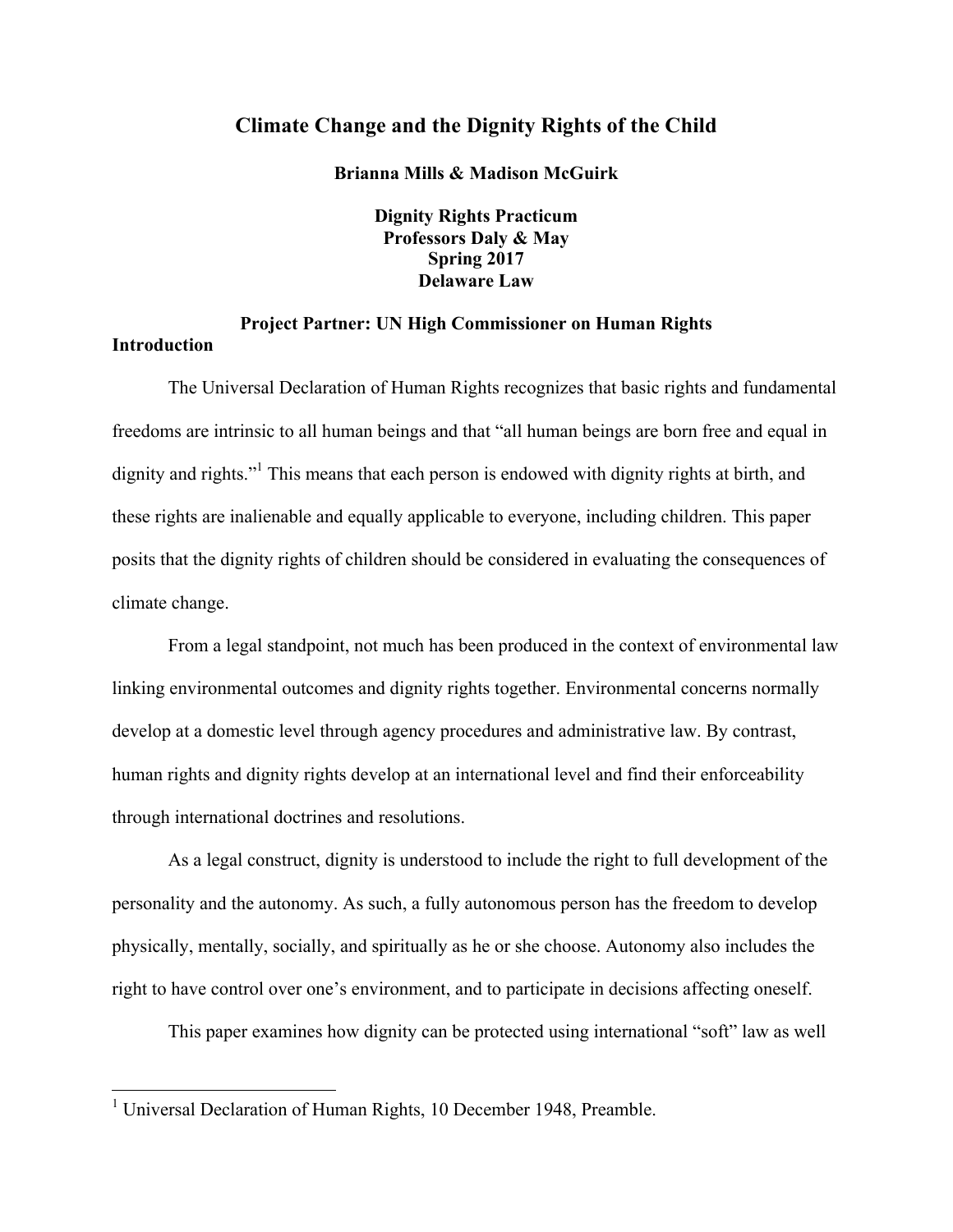as domestic and international constitutional law. Through analysis of the jurisprudence that pertains to the novel right to human dignity, this paper explores the profound legal standard that is set for humanity through the legal recognition of the right to human dignity. Additionally, this paper assesses how the legal claim to dignity has been able to expand the bounds of humanitarian law, and more specifically, the immense utility of dignity rights in the contexts of children and climate change.

#### **I. International Law and the Recognition of Children's Dignity Rights**

International doctrine serves as a demonstrable means to generally protect environmental dignity rights as well those particular to children. First, as a general protection, the United Nations Declaration on Human Rights (UNDHR) asserts in its preamble that dignity rights are not only inherent but are "equal and inalienable of *all* members of the human family".<sup>2</sup> The UNDHR goes on further to state that dignity rights are the "foundation of freedom, justice, and peace in the world."<sup>3</sup> In the context of children specifically the Convention on the Rights of the Child (CRC) asserts that children "should be fully prepared to live an individual life in society … and brought up in the spirit of peace, *dignity*, tolerance, freedom, equality and solidarity."<sup>4</sup>

States who are parties to the Convention on the Rights of the Child have recognized that children have equal and inalienable dignity rights. They have further acknowledged the right of children to enjoy the "highest attainable standard of health..."<sup>5</sup> In furtherance of this specific right, state parties have vowed to take into consideration the dangers and risks of environmental

 <sup>2</sup> *Id.*

 $\int_3^2$  *Id.* 

<sup>4</sup> Convention on the Rights of the Child, 2 September 1990, Preamble.

<sup>5</sup> *Id*. at Article 24.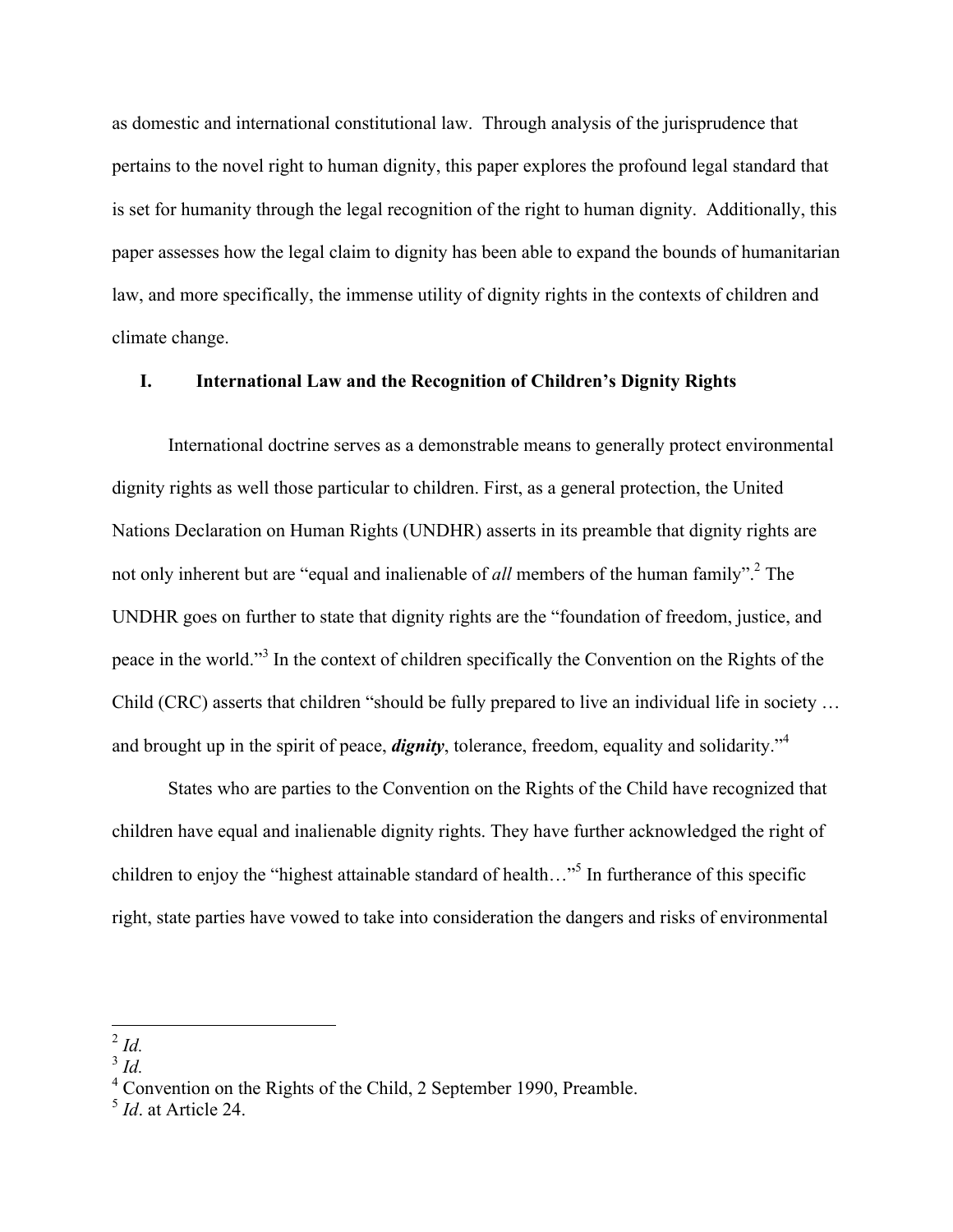pollution as well as abolish practices prejudicial to the health of children.<sup>6</sup>

It is important to note that private citizens do not derive rights directly from treaty provisions or resolutions. But it is not to say that this type of "soft law" does not carry any weight legally. Treaties and resolutions adopted during various climate change conferences can be used as guidance to the courts when determining the responsibility of the government in contributing to dignity rights violations caused by climate change. Courts can utilize the acknowledgment of dignity in international decrees as a means to measure environmental rights and their violations. Additionally, international treaties and decrees can be used when determining if a duty of care is owed by the government, and if so, at what standard.

In *Urgenda Foundation v. The State of the Netherlands,* the court held that tort law provides a basis for holding the government accountable for the harms suffered by its citizens as a result of climate change.<sup>7</sup> The court concluded that the Dutch government owed its citizens a duty of care to protect them from the consequences of climate change<sup>8</sup>. Under Dutch law, the government can be held accountable for failure to take adequate measures to prevent foreseeable harm. Accordingly, *Urgenda* argued that because the government had acknowledged that the measures currently be taking by the State to avoid the damaging effects of climate-changing gas emissions are inadequate, the government knowingly exposed citizens to environmental dangers.

The *Urgenda* case deliberately decided to bring a case based in private tort law against the national government. At the time suit was filed in the *Urgenda* case, there was a stronger legal basis to hold the Dutch government accountable due to its commitment to international

 <sup>6</sup> *Id.*

*<sup>7</sup> Urgenda Foundation v. The State of the Netherlands*, (24 June 2015) C/09/456689/HA ZA 13- 1396 (Netherlands).

<sup>8</sup> Urgenda Foundation at 4.75.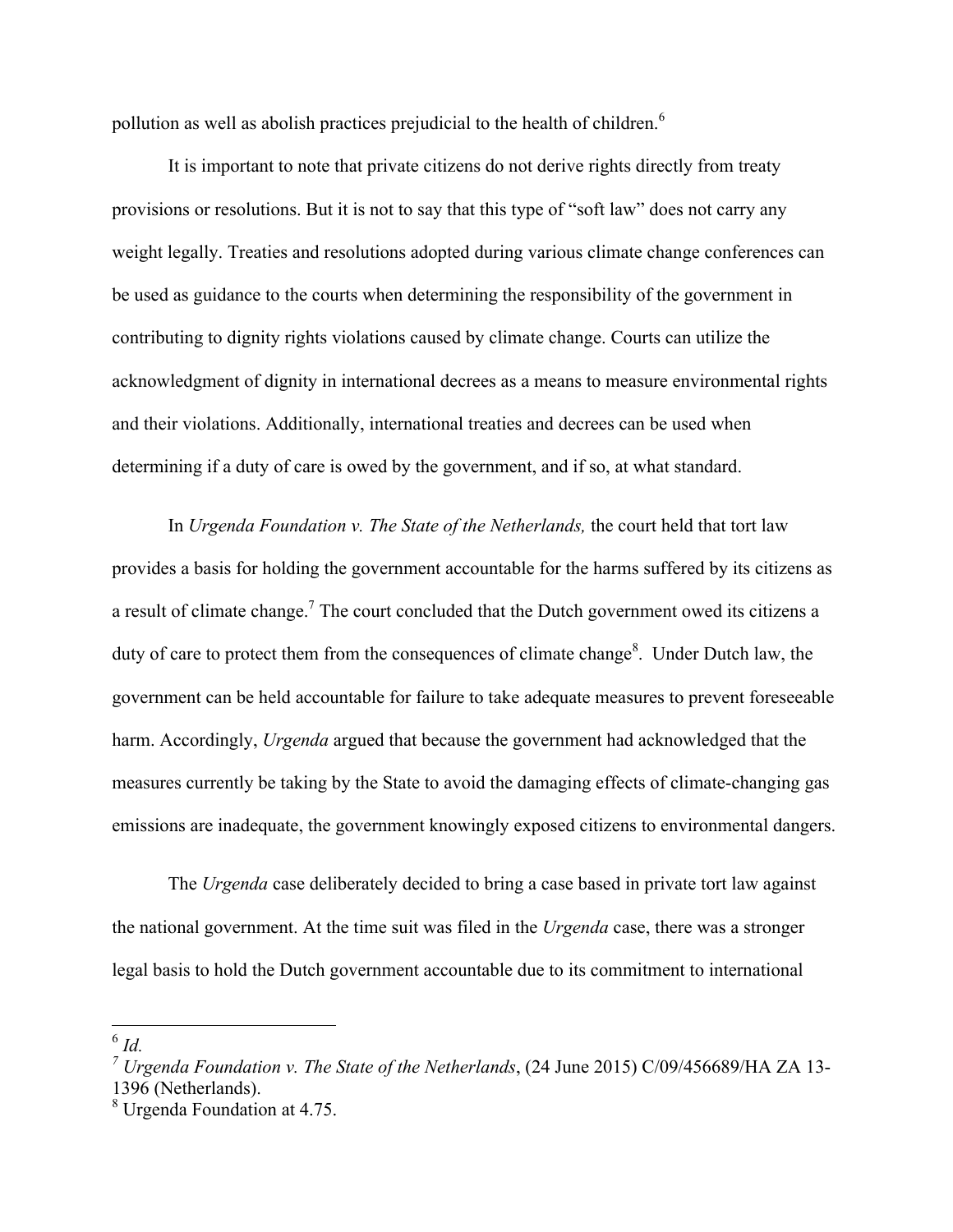climate change policies of which they were a signatory. At the 2009 UN Climate Change Conference, the Dutch government signed the United Nations Framework Convention on Climate Change (UNFCCC) decree. In this decree signatory countries committed to the same goal: "[T]o achieve the ultimate objective of the Convention to stabilize GHG concentrations in the atmosphere at a level that would prevent dangerous anthropogenic interference with the climate system, we shall, recognizing the scientific view that the increase in global temperature should be blow 2 degrees Celsius … enhance our long-term cooperative action to combat climate change." <sup>9</sup> This commitment was renewed at the 2010 UN Climate Change Conference in Cancun, when the participatory countries acknowledged that they need to take a greater initiative to combat the harmful effects of climate change and further vowed to reduce GHG emissions by 25 to 40 percent by year  $2020$ .<sup>10</sup>

During these conferences, signatories have also adopted the scientific findings of the UN's Intergovernmental Panel on Climate Change (IPCC).<sup>11</sup> The *Urgenda Foundation* strategically decided that if it based its argument upon the findings in the IPCC, not only would the national government be unable to contest these findings, but it placed the judge in a position

 <sup>9</sup> United Nations Framework Convention on Climate Change (UNFCCC), Article 2

<sup>&</sup>lt;sup>10</sup> 2010 United Nations Climate Change Conference

 $11$  IPCC 1.4: "Changes in many extreme weather and climate events have been observed since about 1950. Some of these changes have been linked to human influences, including a decrease in cold temperature extremes, an increase in warm temperature extremes, an increase in extreme high sea levels and an increase in the number of heavy precipitation events in a number of regions.

IPCC 2: Continued emissions of greenhouse gases will cause further warming and long-lasting changes in all components of the climate system, increasing the likelihood of sever, pervasive and irreversible impacts for people and ecosystems. Limiting climate change would require substantial and sustained reductions in greenhouse gas emissions which, together with adaptation, can limit climate change risks.

IPCC 2.3: Climate change will amplify existing risks and create new risks for natural and human systems. Risks are unevenly distributed and are generally greater for disadvantaged people and communities in countries at all levels of development.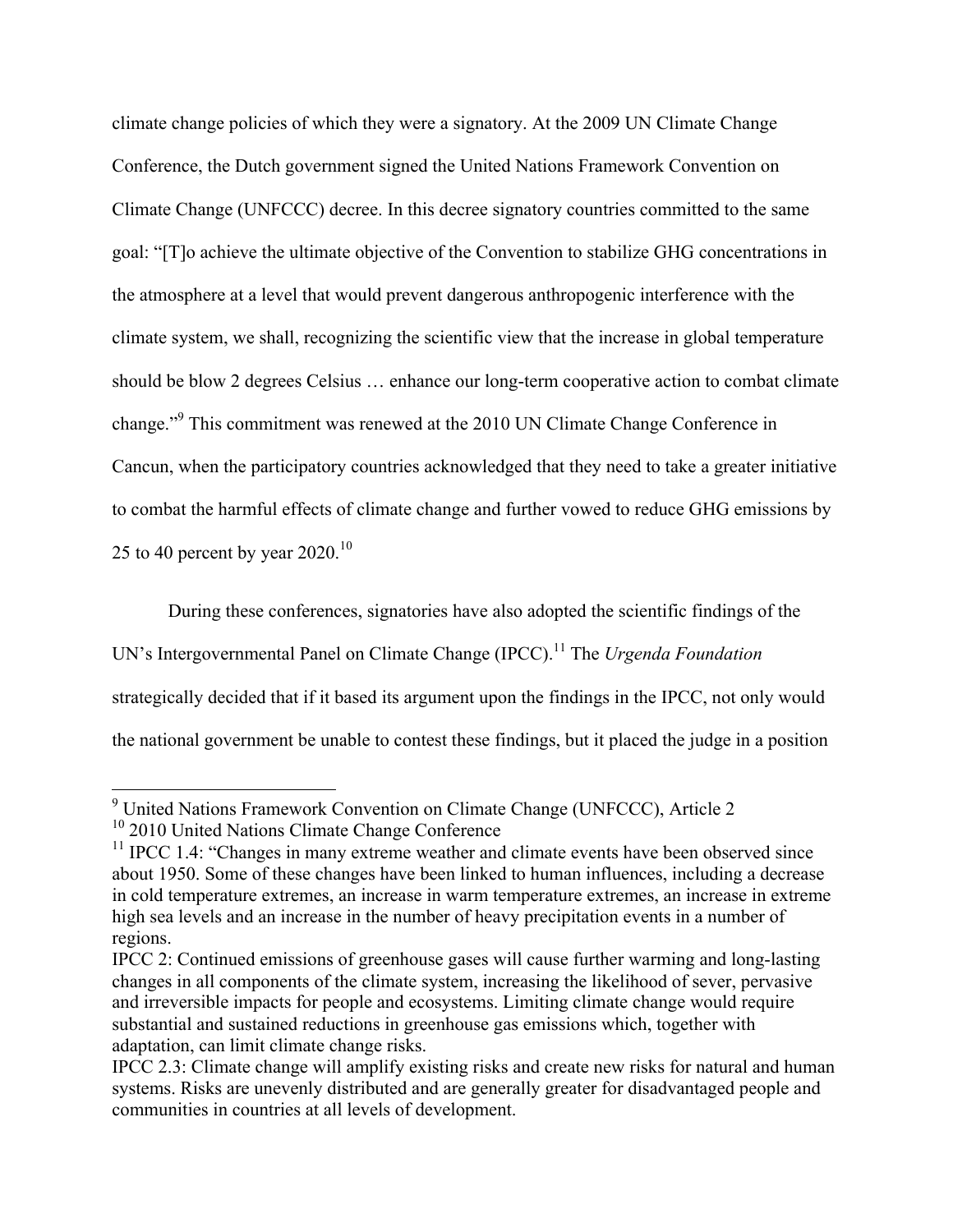where he was all but forced to reach a verdict in their favor.

The Dutch court identified the duty of care owed to be a socially reasonable duty of care.<sup>12</sup> When deciding what was a socially reasonable duty of care was in this context, the court considered the Dutch Constitution, treaties to which the nation was a signatory, and other acknowledgments made by the nation in regard to climate change. The court determined that international law *must* be considered when determining what the state's duty of care is in relation to climate change issues. Further, the court concluded that the Netherlands is obligated to amend its national law when necessary in light of international objectives.<sup>13</sup> "[T]hat means that when applying and interpreting national-law open standards and concepts, including social propriety, reasonableness and propriety, the general interest or certain legal principles, the court takes account of such international-law obligations. This way, these obligations have a 'reflex effect' in national law." 14

Finally, the court argued: "The principle of fairness means that policy should not only start from what is most beneficial to the current generation at this moment, but also what this means for future generations, so that future generations are not exclusively and disproportionally burdened with the consequences of climate change."<sup>15</sup>

The ruling in *Urgenda* is the first of its kind. Over the years the courts have refrained from insisting the government and fossil fuel companies do their share to help mitigate the harmful affects of climate change. As a result, the risk of large-scale human rights and dignity rights violations continue to rise. Sadly, those that will be impacted the most by these effects are

<sup>&</sup>lt;sup>12</sup> Urgenda Foundation, at 4.44.

 $^{13}$   $\overline{Id}$ .

<sup>14</sup> *Id.* at 4.443

<sup>15</sup> *Id.* at 4.57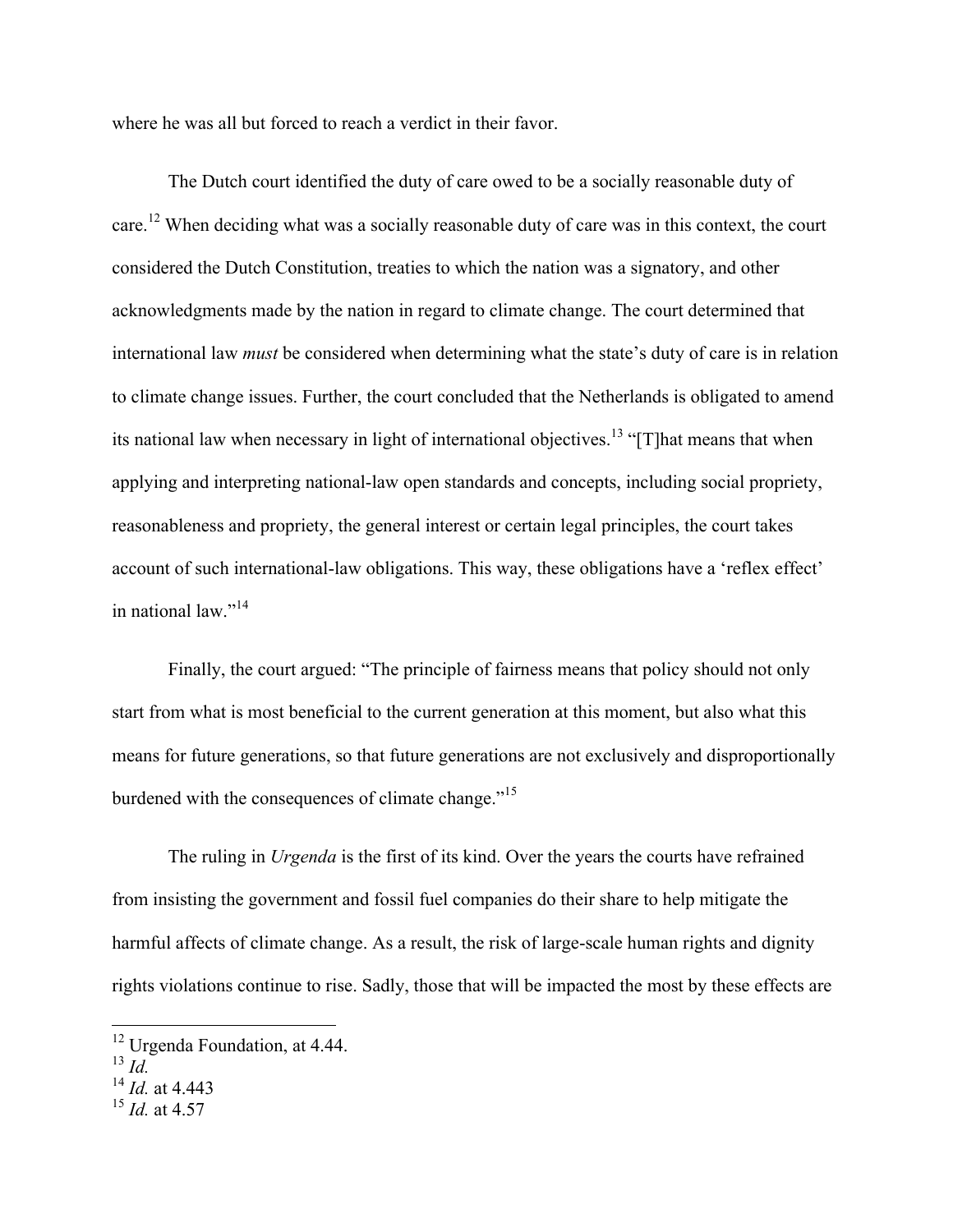the world's most vulnerable members, our current children and our future generations.

Countries around the globe have acknowledged the harmful effects of climate change. They have acknowledged that the right to life, health, and education are at stake. Food and water deprivation will continue to rise and a mass number of children will become victims to environmental displacement.

*Urgenda* sets an example for the world by using international and intergovernmental law for establishing the response to human dignity and human rights violations caused by climate change. While the decision in *Urgenda* is not binding on any other country, it will hopefully be the first of many to incorporate this area of "soft law" when addressing climate change issues. Judges should be using international law and human rights law tools to require their states to improve their current climate change policies in order to protect against the harmful effects of climate change.

### **II. Dignity Rights, Constitutionalism, and Youth Plaintiffs**

Over the years a jurisprudence of dignity rooted in constitutionalism has developed around the world. The right to fully develop personality, the right to be included in decisions affecting oneself, and the right to participate in one's social environment are foundation of dignity from which other constitutional rights are formed. It is our position that these aspects of dignity are particularly sensitive to the development of the child and are also the most threatened by environmental outcomes --- such as climate change. We believe that taking into account human dignity rights, particularly those of children, could make a significant contribution to proposed solutions to environmental outcomes.

Like the *Urgenda* case, in the case of *Our Children's Trust,* twenty-one children ("youth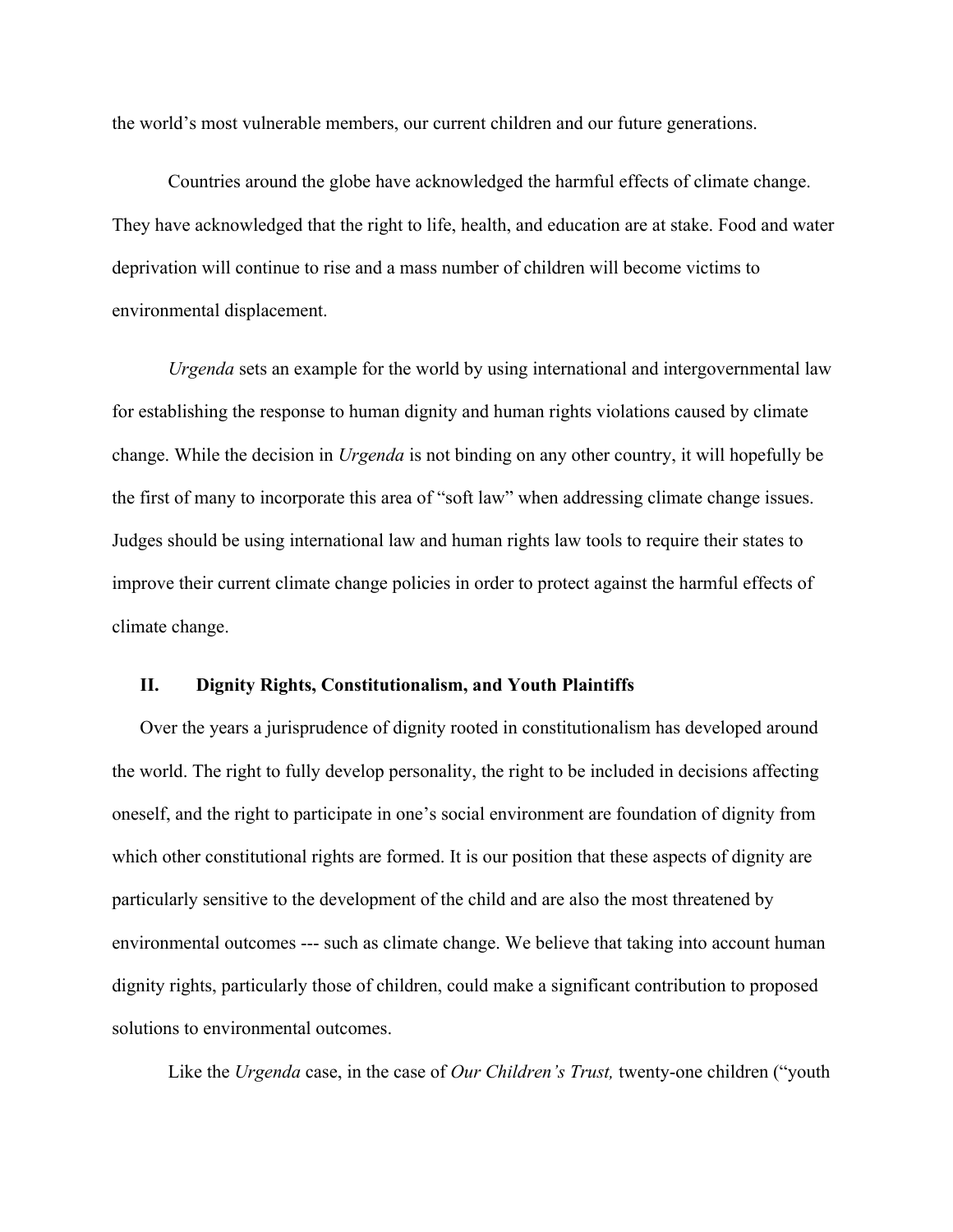plaintiffs") also decided to hold their government responsible for failing to adequately protect them, as well as future generations, from the harmful impacts of climate change. In this case the plaintiffs allege violations of their substantive due process rights to life, liberty, and property. Particularly, plaintiffs allege substantial harm to future generations. Under the Fifth Amendment to the United States Constitution, the federal government cannot deprive a person of "life, liberty, or property" without "due process of law."<sup>16</sup> Traditionally, the courts use rational basis review as a default level of scrutiny. However, the youth plaintiffs in this case allege that strict scrutiny review is needed. Strict scrutiny review is required whenever the government infringes on a fundamental right *or* if the government is discriminating against a suspect class – regardless of whether the government action violates on a fundamental right.

In the case of *Our Children's Trust,* the youth plaintiffs allege that the government, by "actively enabling" the development of fossil fuels which leads to climate destabilization, have violated their fundamental, constitutional rights to life, liberty, and property as well as violated the public trust doctrine.

The experiences of children during childhood profoundly affect their physical, cognitive, emotional, and social development. When children are affected by the impacts of climate change, they are at risk for severe environmental threats, epidemiological diseases, displacement, and social disruption. Here, plaintiffs specifically allege harm to: "Plaintiffs' *dignity***,** including their capacity to provide for their basic human needs, safely raise families, practice their religious and spiritual beliefs, maintain their bodily integrity, and lead lives with access to clean air, water, shelter, and food."<sup>17</sup> Additionally, the Youth Plaintiffs claim the government has also violated

<sup>&</sup>lt;sup>16</sup> United States Constitution, Amendment 5.

<sup>17</sup> *Juliana v. United States*, No. 6:15-cv-01517-TC, 2016 U.S. Dist. LEXIS 156014, at \*54 (D.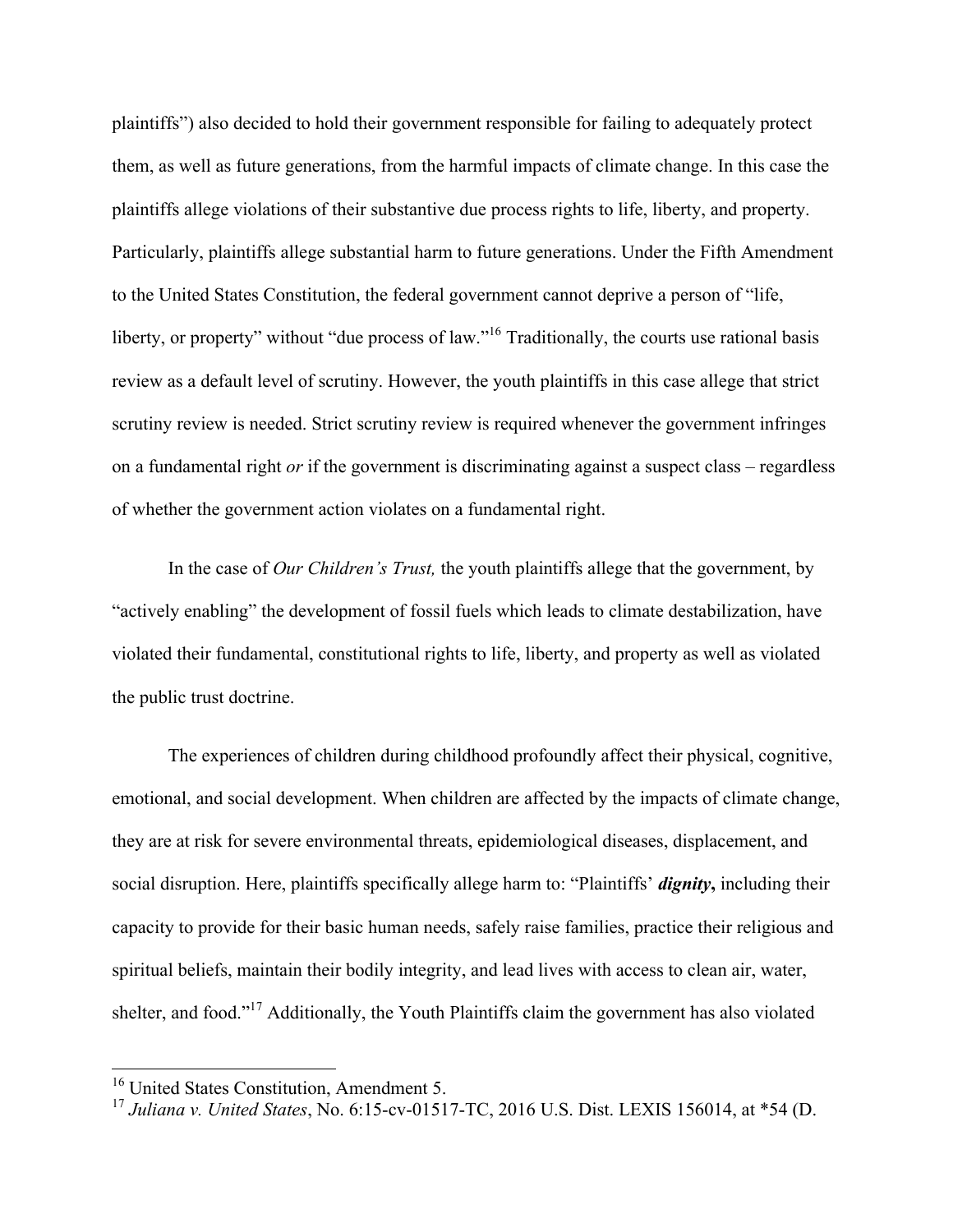the public trust doctrine, which holds sovereign governments as the trustees and protectors of shared resources, such as land and water. The government, as trustee, has a fiduciary duty to protect the trust assets so that current and future beneficiaries are not deprived of the natural resources necessary for survival and well-being. The plaintiffs further allege, that the government action – and inaction – discriminates against a suspect class, children and future generations. A suspect class exists when the civil rights of one particular group are curtailed<sup>18</sup>. It is the position of the Youth Plaintiffs that the effects of climate change will unduly burden the children of current and future generations with an unstable environment, and as such they should be treated as a suspect class deserving of strict scrutiny review.

The plaintiffs in *Our Children's Trust* ask the court to recognize a fundamental right where one did not exist before. And while the outcome of *Our Children's Trust* cannot be predicted, there is hope that a fundamental right to a stable climate environment will be recognized in the near future. In her opinion, Federal Judge Aiken alluded to the possibility of a new fundamental right being established, the right to a climate system capable of sustaining human life.<sup>19</sup> Judge Aiken went on to compare the right to a stable climate environment to the right to marriage. "Just as marriage is the foundation of the family, a stable climate system is quite literally the foundation of society, without which there would nether be civilization nor progress."20 Similarly, just because dignity, as a fundamental right does not exist, does not mean it will not exist in the future. Like to the right to marry, dignity should be looked at as an unenumerated right that underlies and supports other vital liberties such as the right to life, to an

<u> 1989 - Andrea Santa Andrea Santa Andrea Santa Andrea Santa Andrea Santa Andrea Santa Andrea Santa Andrea San</u>

Or. Nov. 10, 2016)

<sup>18</sup> *Korematsu v. United States*, 323 U.S. 214, 65 S. Ct. 193, 89 L. Ed. 194 (1994). <sup>19</sup>*Juliana v. United States*, No. 6:15-cv-01517-TC, 2016 U.S. Dist. LEXIS 156014, at \*50 (D. Or. Nov. 10, 2016) <sup>20</sup> *Id.*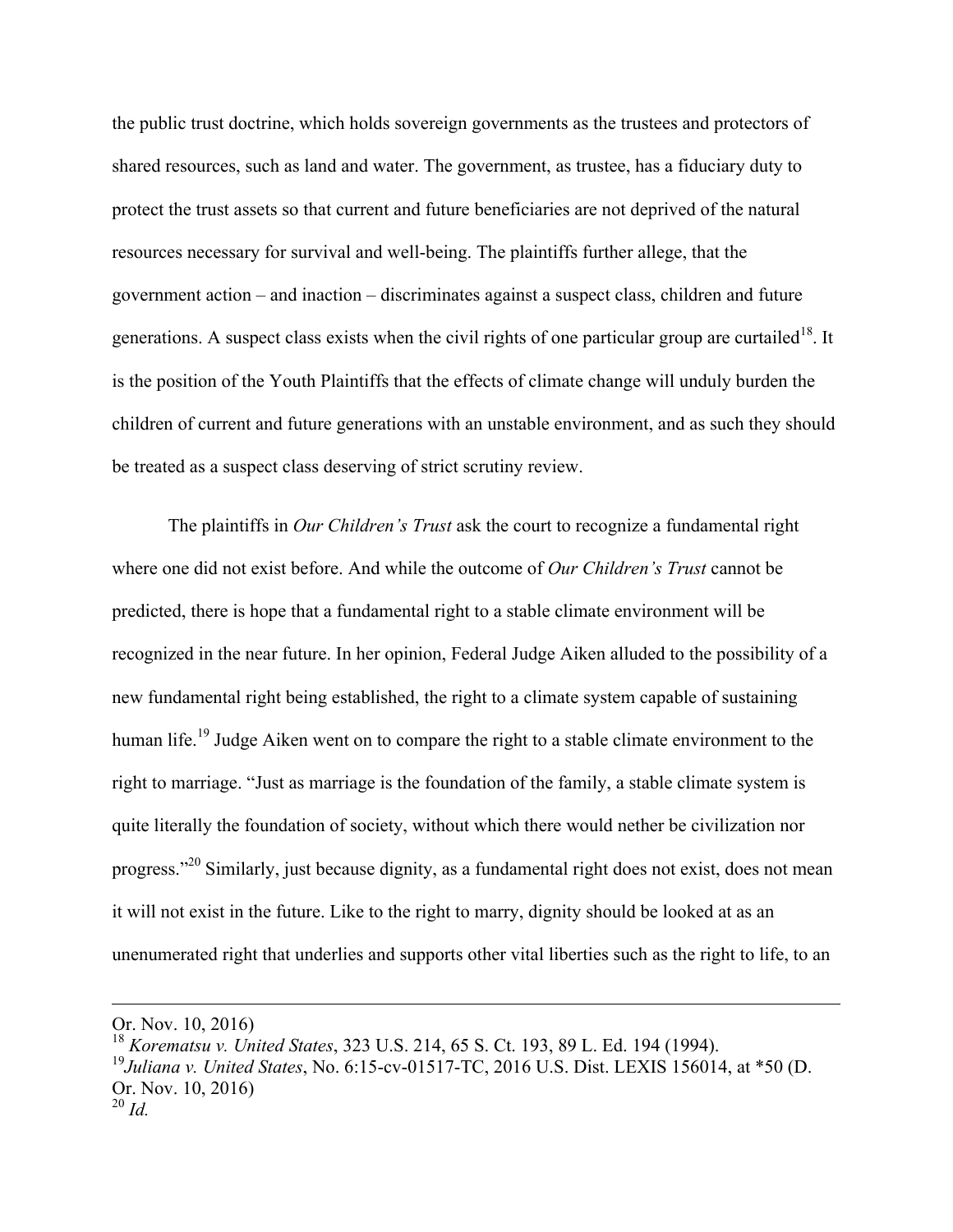education, to practice religion freely, and many more.

#### **III. Government Accountability for Dignity Rights**

Although our in terms of domestic law, dignity rights stand idly at their constitutional threshold, in contrast our international counterparts have readily defined and interpreted dignity rights and explored how to account for the intricacy of these inherent human rights. For example, Pakistan has recognized that the complexity of the right to dignity requires substantial government attention. In the case of *Ashgar Leghari v. Federation of Pakistan* (2015), the Lahore High Court Green Bench accounts for the complexity of the right to human dignity, and recognizes that the effects of climate change on that right warrant immense government collaborations. In *Leghari,* a farmer filed a public interest litigation alleging the government of Pakistan's inaction and delay in implementing the National Climate Change Policy and addressing vulnerabilities associated with climate change violates the fundamental constitutional rights to life and **dignity**. The Lahore High Court Green Bench found that "on a legal and constitutional plane this is clarion call for the protection of fundamental rights of the citizens of Pakistan, in particular, the vulnerable and weak segments of the society who are unable to approach this Court."<sup>21</sup> Accordingly, the first order issued by the Lahore High Court Green Bench on September 4, 2015 required:

## *Federal Government.*

- i. Cabinet Division, Government of Pakistan.
- ii. Ministry of Finance, Revenue and Planning and Development.
- iii. Ministry of Foreign Affairs
- iv. Ministry of Inter-Provincial Coordination.

 <sup>21</sup> 6 W.P. No.25501/2015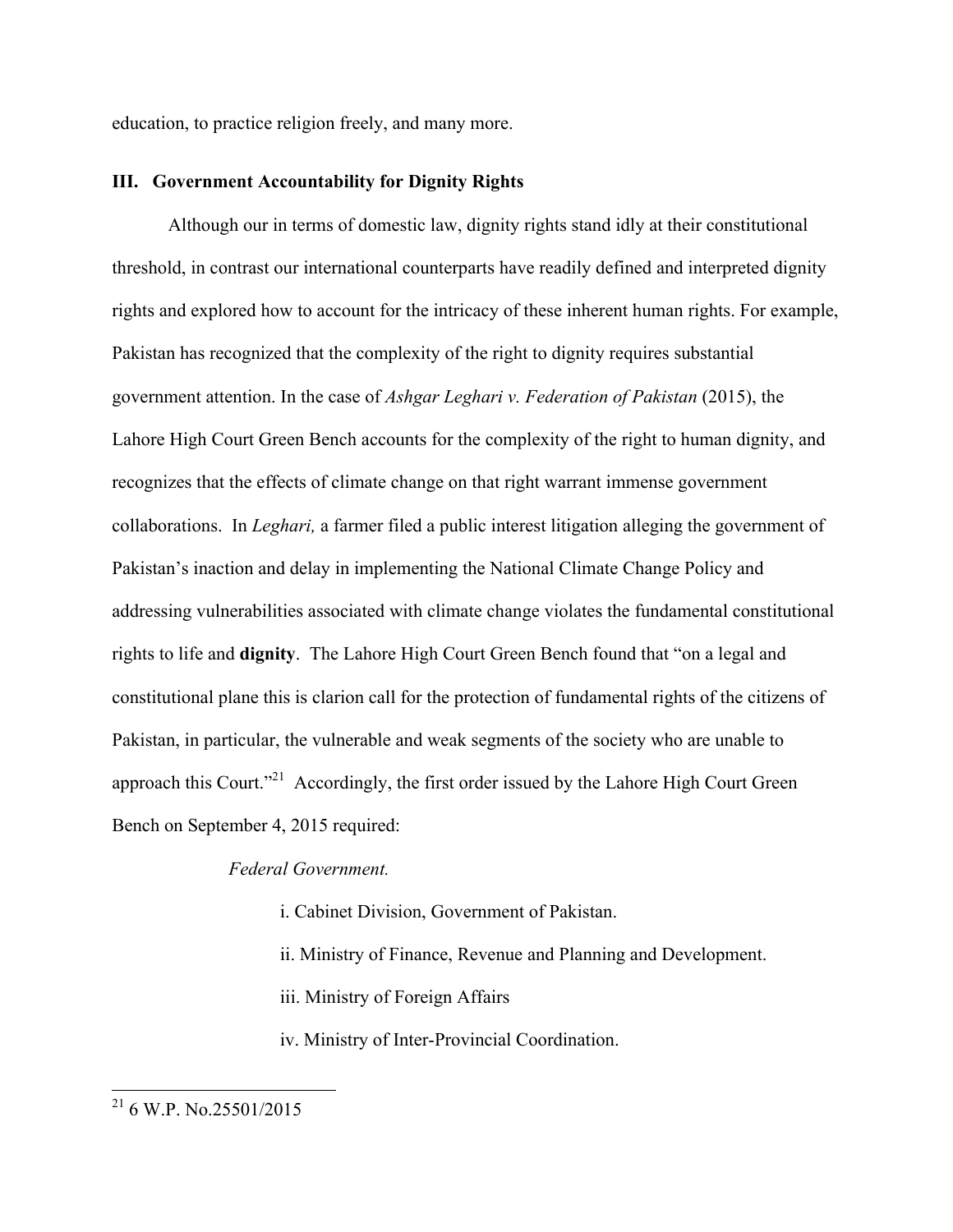v. Ministry of Law and Justice

vi. Ministry of Climate Change.

vii. Ministry of National Food Security and Research.

viii. Ministry of Water and Power

ix. Irrigation Department.

x. National Disaster Management Authority (NDMA).

## *Provincial Government*.

i. Agricultural Department.

ii. Environment Protection Department/EPA.

iii. Food Department.

iv. Forestry, Wildlife and Fisheries Department.

v. Health Department.

vi. Housing, Urban Development and Public Health Engineering

Department.

vii. Planning and Development Department.

viii. Irrigation Department.

ix. Law and Parliamentary Affairs Department.

x. Disaster Management Department (DMD).

xi. PDMA.  $^{22}$ 

"(i) That above Ministries, Departments and Authorities shall nominate

CLIMATE CHANGE FOCAL PERSON within their institution to closely

work with the *Ministry of Climate Change* to ensure the implementation of

 <sup>22</sup> *Ashgar Leghari v. Federation of Pakistan* (W.P. No. 25501/2015) Lahore High Court Green Bench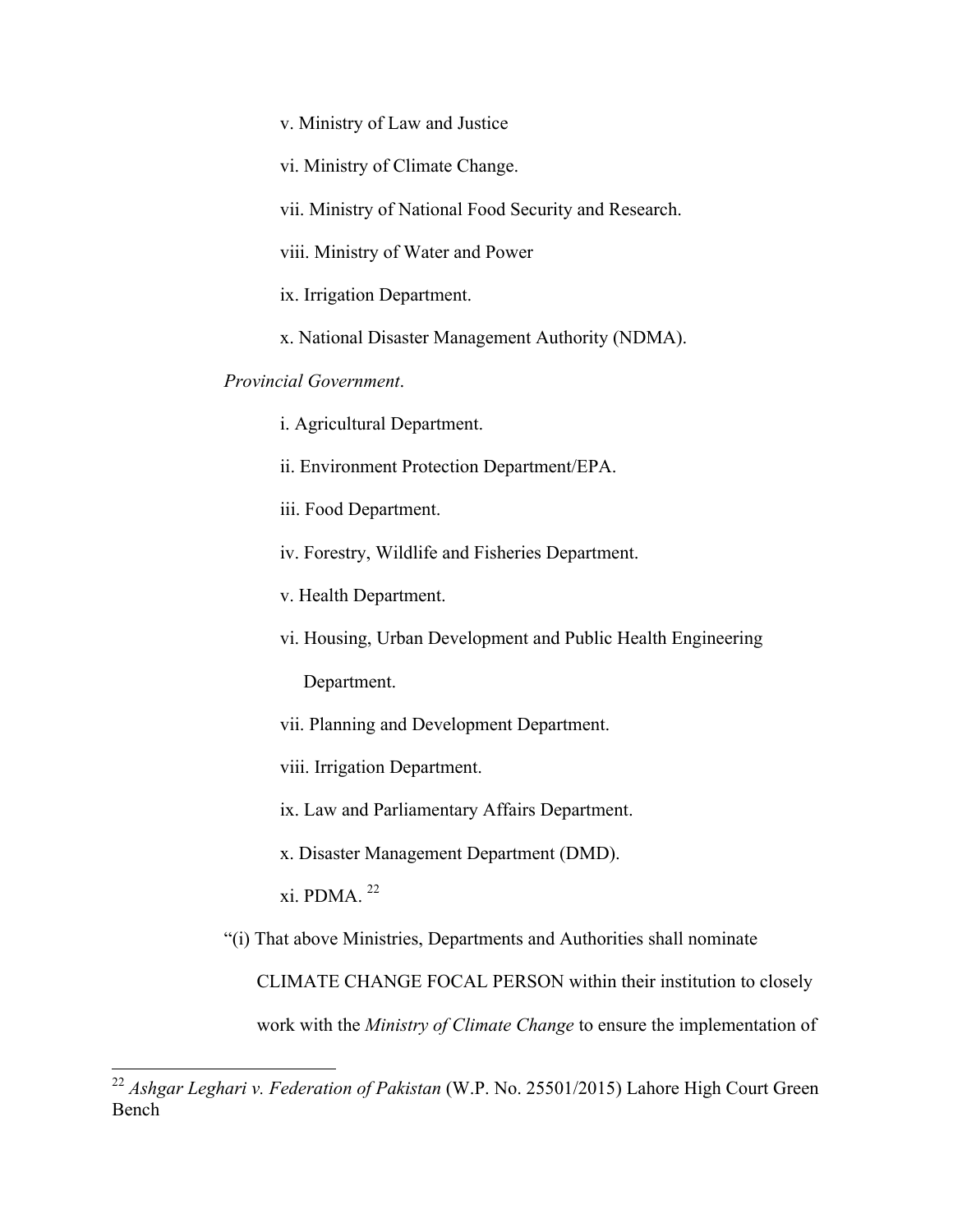the Framework and also assist the Court in the instant petition. The official notification for the said nomination shall be placed on record on the next date of hearing when the FOCAL PERSON shall also appear before the Court.

- (ii) The above Ministries, Departments and Authorities shall present a list of adaptation action points (out of the priority items of the Framework) that can be achieved by 31st December, 2015.
- (iii) In order to assist this Court to monitor the progress of the Framework according to the deadline directed by the Court (i.e., 31st December, 2105) it is imperative to constitute a CLIMATE CHANGE COMMISSION (CCC). CCC shall comprise: (a) representatives of the key ministries/departments (b)NGOs (c) Technical Experts etc." <sup>23</sup>

In ordering such, The Green Bench invoked the right to life and the *right to dignity* protected by the Constitution of Pakistan and international principles, including intergenerational equity and the precautionary principle, to call for a "move to Climate Change Justice."<sup>24</sup> To preserve these delicate and vulnerable fundamental rights, The Green Bench powerfully explained which constitutional principles have vested in the judiciary the authority to address and monitor the government's response to climate change. Emphatically, The Green Bench declared:

"(7) Fundamental rights, like the right to life (article 9) which includes the right to a healthy and clean environment and right **to human dignity** (article 14) with *constitutional principles of democracy, equality, social, economic and political* 

<sup>&</sup>lt;sup>23</sup> 7 W.P. No.25501/2015

<sup>24</sup> 7 W.P. No.25501/2015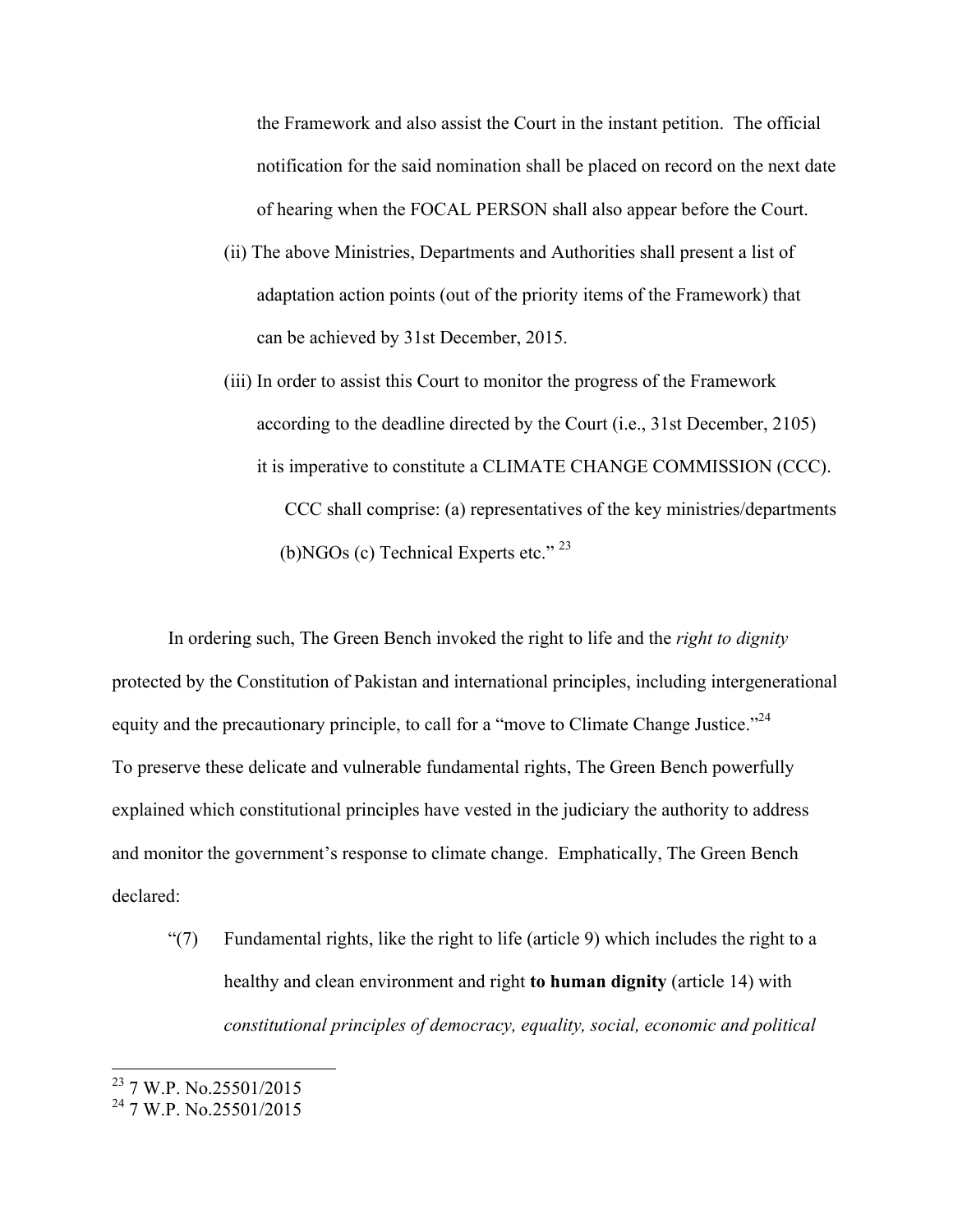*justice include within their ambit and commitment*, the international environmental principles of sustainable development, precautionary principle, environmental impact assessment, **inter and intra-generational equity and public trust doctrine.** Environment and its protection has taken a center stage in the scheme of our constitutional rights. It appears that we have to move on. The existing environmental jurisprudence has to be fashioned to meet the needs of something more urgent and overpowering i.e., Climate Change. From Environmental Justice, which was largely localized and limited to our own ecosystems and biodiversity, we need to move to Climate Change Justice. Fundamental rights lay at the foundation of these two overlapping justice systems. Right to life, **right to human dignity**, right to property and right to information under articles 9, 14, 23 and 19A of the Constitution read with the constitutional values of political, economic and social justice provide the necessary judicial toolkit to address and monitor the Government's response to climate change.<sup>225</sup>

Human Dignity though fluid in definition, is rigid in terms of how it may be adequately preserved. *Ashgar Leghari v. Federation of Pakistan* (2015), demonstrates that accounting for potential violations against human dignity requires substantial and consistent communication among the various government entities. Pakistan powerfully recognizes the humanitarian deprivations caused my climate change are especially vulnerable and adequate surveillance of these rights can only be accomplished through the presence of a Climate Change Commission. Profoundly, The Green Bench set the precedent that when something in the environment is

 <sup>25</sup> read 6 W.P. No.25501/2015